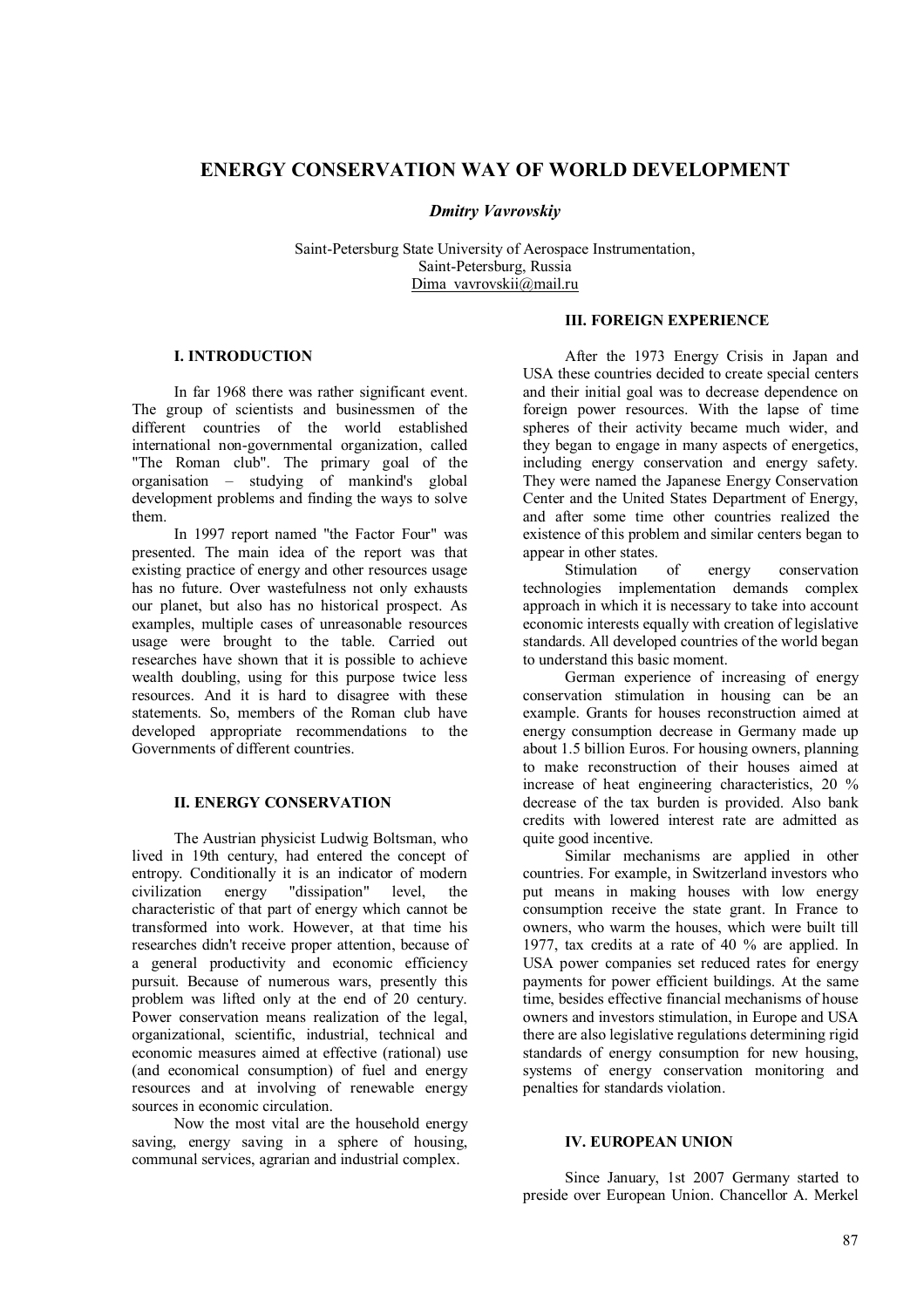has already declared that working out the all-European energy policy is her priority. The European Union speaks about maintenance of long-term power safety, search of new suppliers and reduction of dependence. EU is one of the biggest fuel importers (82 % of oil and 57 % of gas at the moment are imported and only 3 % of the uranium used in nuclear power plants is extracted in Europe) and therefore energy conservation and alternative energy sources researches are its major goals necessary for development, economic growth and safety.

Modern obligatory principles of the united European energy policy were developed and accepted on October, 27th 2005 in London. In total several draft laws were accepted, and basic provisions include:

1. A cut of at least 20% in greenhouse gas emissions from all primary energy sources by 2020 (compared to 1990 levels).

2. A cut of up to 50% in carbon emissions from primary energy sources by 2050 (compared to 1990 levels).

3. A minimum target of 10% for the use of biofuels by 2020.

4. The development of new technologies in areas including renewable energy, energy conservation, low-energy buildings, 4th generation nuclear power, clean coal and carbon capture.

5. Improving energy relations with the EU's neighbours, including Russia.

EU develops the seventh Framework Program. During last years the energy strategic plan had further development: the new "Green" document about energy efficiency (Green Paper on Energy Efficiency), and other urgent documents were issued, like the Strategic Energy Technology Plan. More and more commitments, connected with increase of energy conservation are gradually imposed on EU Member States. The SET plan (Strategic Energy Technology Plan) includes:

1. European Wind Initiative

Speech first of all goes about wind turbines installation. Wind turbine is a huge column with a rotor and a huge propeller usually with 3 blades on its top, turned to a wind and connected to a generator. Wind activates the propeller, and at the expense of rotation electric power is produced in the generator. In this area the leaders are Germany and Spain (Table 1). At the moment there are more than 20000 wind turbines in Germany with total capacity 26 thousands Megawatt (which produce 6,6% of electricity supply).

Table 1

Wind Power Capacity Increase, per year, EU Top 5 (MW)

| Country  | 2006  | 2007  | 2008  | 2009  | Total  |
|----------|-------|-------|-------|-------|--------|
| Germany  | 2.233 | 1,667 | 1,656 | 1.917 | 25,777 |
| Spain    | 1,587 | 3,522 | 1,609 | 2,459 | 19,149 |
| United   | 634   | 427   | 852   | 1,077 | 4,051  |
| Kingdom  |       |       |       |       |        |
| France   | 810   | 888   | 950   | 1,088 | 4,492  |
| Portugal | 694   | 434   | 712   | 673   | 3,535  |

Spain is on the second place  $-19$  thousands Megawatt (14 % of country's requirements). On November, 8th, 2009 owing to a strong wind Spanish turbines showed record productivity  $-11,5$  thousands Megawatt (53 % of country's requirements). Also it is necessary to note Denmark, where total capacity is about 3,125 Megawatt, but it makes up 20 % of the electric power produced in the country and it is the highest rate in the world. It is Denmark which was at the beginning of the wind turbines, and today about half of such facilities in the world are made in Denmark.

At the moment EU investments into this sphere make up approximately 10 billion Euros annually, after 2020 it is planned to lift this figure to 20 billion. Present days more than 110 thousands people work in this field. It was counted by the EWEA (European Wind Energy Association) that with 152 billion Euros investments the project will give a 328,5 billion benefit by 2020 because of fuel usage reduction (with oil prices set at 90\$ for barrel).

2. Solar Europe Initiative

Solar energy usage is yet not so extended, as wind energy. It is connected with complexity and high costs of devices, small efficiency, and also with high prices of received electric power (it is 2-3 times expensive, than wind energy). In this area Germany is the leader again with its solar power stations with 8 Megawatt capacity and a total area of 11,3 million square meters. Then with big lag go Austria, Greece, France. The total area of photocells in Europe is about 30 million square meters. Recently the EU has begun to look into developing a €400 billion solar power plant based in the Sahara with energy transmission to the different countries and Europe.

Solar batteries are the big surfaces covered with special materials, absorbing solar radiation and transforming it into energy. Usually devices of 2 types are used:

a. Based on solar thermal energy (STE). It is a technology for harnessing solar energy for converting into thermal energy (heat). The most popular application of the technology – water heaters.

b. Photovoltaics are arrays of cells containing a solar photovoltaic material that converts solar radiation into direct current electricity.

3. Bioenergy Europe Initiative

Bioenergy is a renewable energy made from materials derived from biological sources. In its most narrow sense it is a synonym to biofuel, which is fuel derived from biological sources. In its broader sense it includes biomass, the biological material used as a biofuel. Biomass is any organic material which stores sunlight in the form of chemical energy. As a fuel it may include wood, wood waste, straw, manure, sugar cane, and many other byproducts from a variety of agricultural processes. Also there are second generation biofuels – various types of fuel, which are the result of decomposition of a biomass made with the help of various methods, or other types of fuels which are distinct from methanol, ethanol, biodiesel and third generation biofuel – the fuel made of seaweed.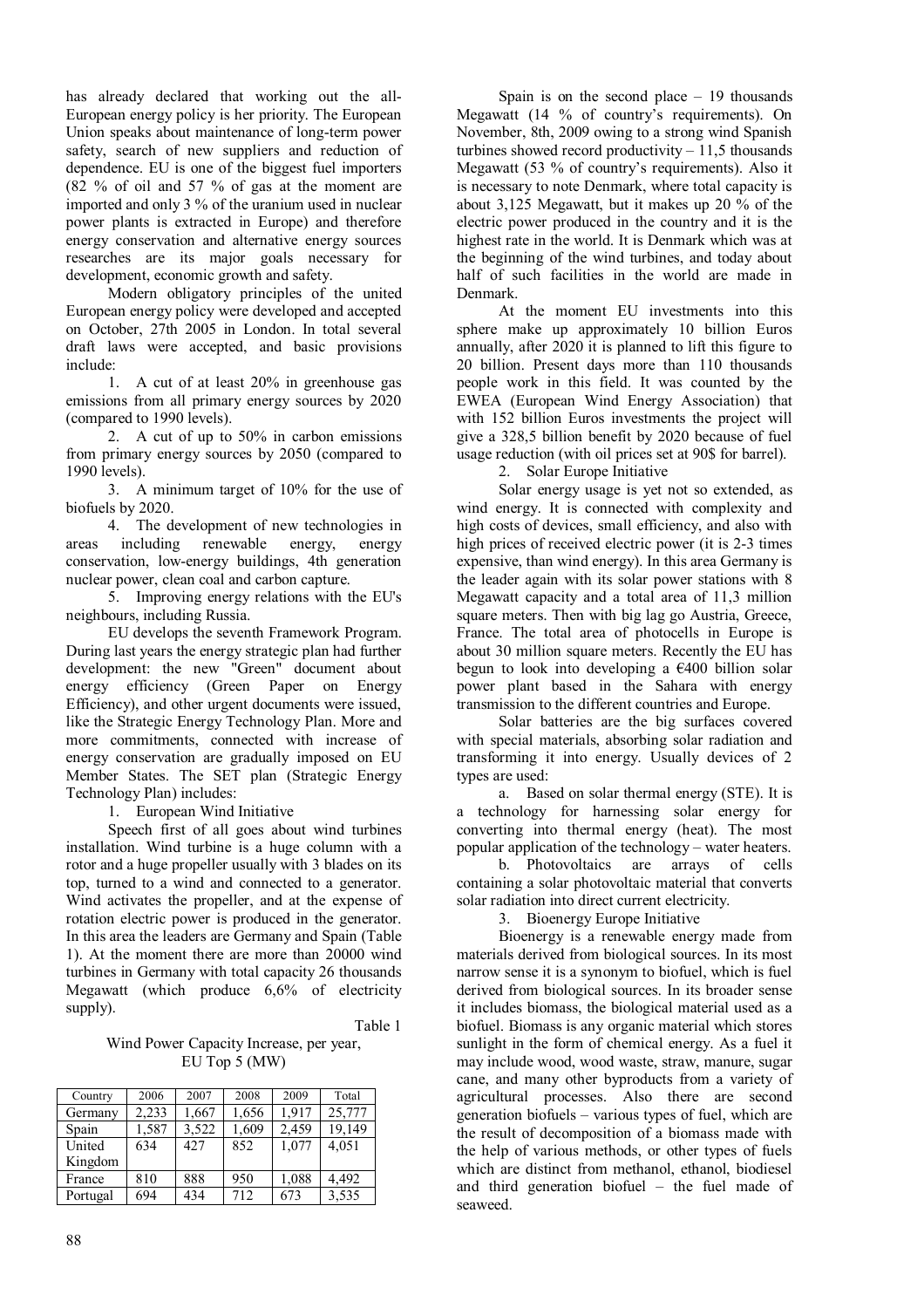Generally, this product is used in cars working on biofuel (their share in 2007 year – 2,6 %). According to the plan, gradual appliance of biofuel will allow to reduce emission of greenhouse gases up to 80 % by 2050 and should provide 200 thousands workplaces. The European commission set the aim to use alternative energy sources at least in 10 % of vehicles by 2020, and biofuel should become competitive. In November 2007 the Renewable Fuels Agency was established in Great Britain. Its objective is to supervise bringing into service requirements of renewed fuel usage.

4. European CO2 capture, transport and storage initiative

High hopes of EU are placed on Zero Emission Fossil Fuel Power Plants (ZEP) projects. It uses special technology, allowing to put exhausted gases deeply under the ground, in places, from which they came to us in the form of oil, gas and coal. The bowels of the earth which suit certain conditions are needed for it, for example used oil and gas fields. Also "Euro" automobile exhaust standards are brought into service and they are becoming tougher and tougher. Also there are several important standards:

5. Low-energy houses

In Germany a "Low Energy House" or "Passivhaus" has a limit equivalent to 7 litres of heating oil for each square meter of room for space heating annually. Low-energy buildings typically use solar power, high levels of insulation, energy efficient windows, low levels of air infiltration and heat recovery ventilation to lower heating and cooling energy. These homes may use hot water heat recycling technologies to recover heat from showers and dishwashers.

In 2000 – 2001 14 housing developments were built, resulting in a total of 221 homes constructed to the Passivhaus standard (CEPHEUS project). 84 were in Austria, 72 in Germany, 40 in France, 20 in Sweden and 5 in Switzerland.

6. EU Energy Label

According to several different EU Directives most goods, light bulb packaging and cars must have an EU Energy Label clearly displayed when offered for sale or rent. The energy efficiency is rated with a set of energy efficiency classes from A to G on the label, A being the most energy efficient, G the least efficient. The labels also give other useful information to the customer as they choose between various models. The information should also be given in catalogues and included by internet retailers on their websites.

As we see, the European Union has already realized the necessity of energy saving technologies.

It intends to cover 20 % of the power balance with renewable energy sources by 2020 (so-called «project 20-20»). In Europe many projects in various areas of power efficiency and energy conservation are started, and that in long run will allow EU to get rid of oil dependence.

#### **V. USA**

For the last two decades in the USA several federal laws regulating energy sector also were accepted; at the moment one of the most known is the Energy Policy Act of 2005. It regulates development of various energy conservation systems, alternative energy sources, governmental grants and awards for the given branches. The U.S. Department of Energy categorizes national energy use in four broad sectors: transportation, residential, commercial, and industrial (Table 2).

Table 2 US Energy Usage, by Sector

| US Energy Usage, % |
|--------------------|
| 28                 |
| 21                 |
| 33                 |
|                    |
|                    |

After Energy Crisis in 1975 the federal Corporate Average Fuel Economy (CAFE) program was created, which required auto manufacturers to meet progressively higher fleet fuel economy targets. The next decade saw dramatic improvements in fuel economy, mostly the result of reductions in vehicle size and weight which originated in the late 1970s, along with the transition to front wheel drive. Sport utility vehicles, pickup trucks and minivans became popular. A "gas-guzzler" tax has been assessed on manufacturers since 1978 for cars with exceptionally poor fuel economy. Currently it generates very little revenue as overall fuel economy has improved. Since 2002, electric hybrid vehicles have tax credits. Also 6,9 billion Dollars were assigned for Federal Department of Transportation for transferring to local public transport departments and aimed at investing into energy conservation projects and expansion of public transport capabilities.

1. Low-Energy Houses

In this field for many years there has been a consecutive development. Some of measures, aimed at energy conservation increase:

 5 billion dollars were assigned to the Fund of the Home Insulation program. This program already exists for 30 years, and it helps families with low income to repair their houses using energy conservation technologies. More than 5,6 million families with low income received services with the help of this program. It raises the comfort level of houses and cuts electric power expenses of families in long-run;

 4,2 billion dollars were assigned to USA General Services Administration (GSA) for upgrading the buildings belonging to the Federal Government into high-efficient ecological buildings;

 4 billion dollars were assigned for modernization of the state housing which are managed by USA Department of Housing and Urban Development (HUD), aimed at energy conservation increase.

Also the "Energy Star" program is operating, devices and buildings, carrying the Energy Star logo,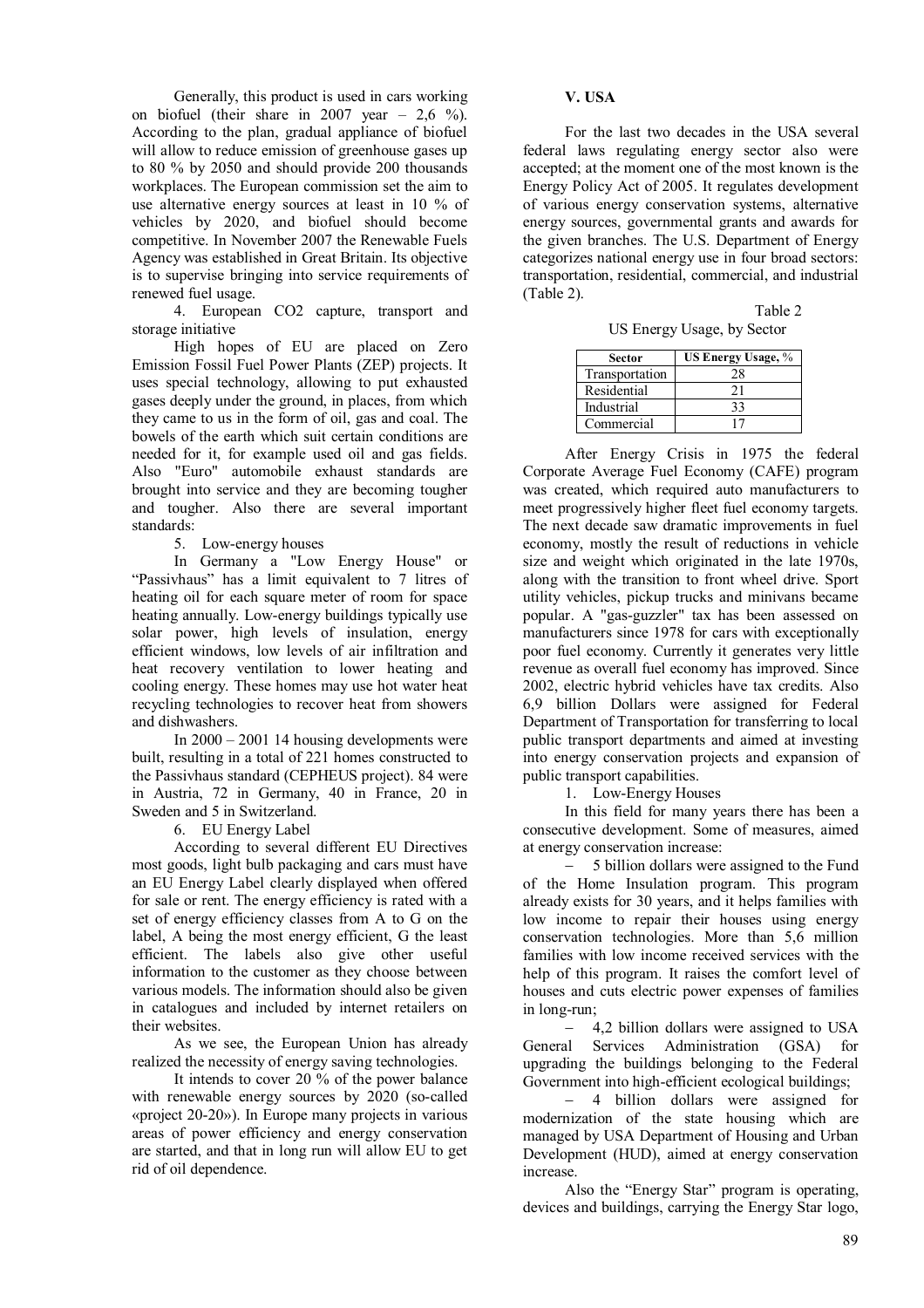generally use 20%–30% less energy than required by federal standards.

About 12 percent of new housing in the United States is labeled Energy Star, also more than 40,000 Energy Star products are available in a wide range of items. The Environmental Protection Agency (EPA) estimates that it saves energy for about \$14 billion per year.

2. Wind Power

The USA along with the European Union are the firsts in wind power use. The USA is known for its huge wind turbines complexes. At the moment its share in the electric power produced in the country is about 1,7%. Also it is planned to achieve growth of this indicator up to 20% by 2025 and various projects and building of new objects are being undertaken for it (30% annually growth for the last few years), there are also various programs – for example, in the State of Colorado, farmers, with no investment on their part, typically receive \$3,000–5,000 per year in royalties from the local utility for siting a single wind turbine.

3. Solar Energy

The solar energy is not so is widely used, as wind power (its share  $-0.02 \%$  – Table 3), but active work in this area is in progress. For the last 8 years capacity was increasing approximately by 40 % per year. By 2015 it is planned to reach equalities in the price of solar energy and traditional. 3 world's largest solar energy stations are situated in USA, the largest – in California, its capacity is about 354 Megawatt. However, for America it is a drop in the ocean, but active developments take place and new projects are being built, various grants and tax privileges are being offered, and by 2025 it is planned that solar stations can provide up to 10% of the country's requirements.

Table 3

#### Net Generation by Other Renewables in USA, 2009 (Thousand Megawatthours)

| Wind                     | 70,761    | 1,79% |
|--------------------------|-----------|-------|
| Solar<br>Thermal<br>and  | 808       | 0,02% |
| Photovoltaic             |           |       |
| Wood and Wood-Derived    | 36.243    | 0.92% |
| Fuels                    |           |       |
| Geothermal               | 15,210    | 0,04% |
| Other Biomass            | 18,093    | 0.46% |
| Total (Other Renewables) | 141,115   | 3,57% |
| Total                    | 3,951,117 | 100%  |

## 4. Geothermal Energy

Also the USA develops geothermal energy – special plants which transform heat power, stored in the Earth, into electric power. The first U.S. geothermal power plant was built in 1960 in California and nowadays it continues to operate successfully. Share of geothermal energy – about 0,3 % (Table 3).

As we can see, USA realized importance of energy conservation and make huge steps in that direction.

#### **VI. RUSSIA**

Today energy conservation and power saving are included into 5 strategic directions of the priority technological development named by the president of Russia Dmitry Medvedev at session of the Modernization and Technological Development of Russian Economy Commission, which took place on June, 18th.

This theme was continued by the president at the expanded session of the State Council presidium on July, 2nd, 2009 in Arkhangelsk. Among the basic problems marked by Medvedev, — low energy conservation in all spheres, especially in budgetary sector, housing and communal services, influence of the energy carriers prices on the output self-cost and its competitiveness.

One of the major strategic aims of the country, raised by the president (Decree № 889 from June, 4th, 2008) — reducing the energy intensity of national economy by 40 % by 2020. To accomplish this Decree, decision to transformate Federal Government Agency "Rusinformresource Association" into the Russian Energy Agency, with entrusting it with corresponding functions was accepted.

For the present power saving and alternative energy sources development goes in Russia mainly as experiments and aren't widespread. For example, in wind power sphere Russia takes only 52 place with 16 Megawatts capacity though the first wind turbine was constructed in 1931 in Yalta.

1. Wind Power

The most known Russian wind turbines: 21 turbines are located near Kulikovo village of the Kaliningrad region, with general capacity 5,1 Megawatts. On the Bering island of Kamchatskaya region – 2 turbines 250 KW each. Around village Tupkildy of Tujmazinsky area of Bashkortostan Republic 4 turbines were built with 550 KW capacity each.

2. Geothermal power

Present days there are 3 geothermal power plants operating in Kamchatka: Pauzhetsky, Verhne-Mutnovsky and Mutnovsky. Total capacity of these geothermal power plants makes up more than 70 MW. It provides 25 % of region's needs and helps to weaken dependence on deliveries of expensive black oil.

## 3. Solar Energy

Solar power devices for heating received the greatest development in Krasnodar territory and Buryatiya Republic. In Buryatiya solar collectors with productivity from 500 to 3000 litres of hot water (90-100 Celsius degrees) per day are installed in various industrial and social objects - hospitals, schools, factories etc., and also in private buildings.

Unfortunately, there are no accepted laws, stimulating power savings and energy conservation yet. But the fact that Russia's tops realized gravity of this problem is important itself. So, according to the President of Russia D.Medvedev's words: